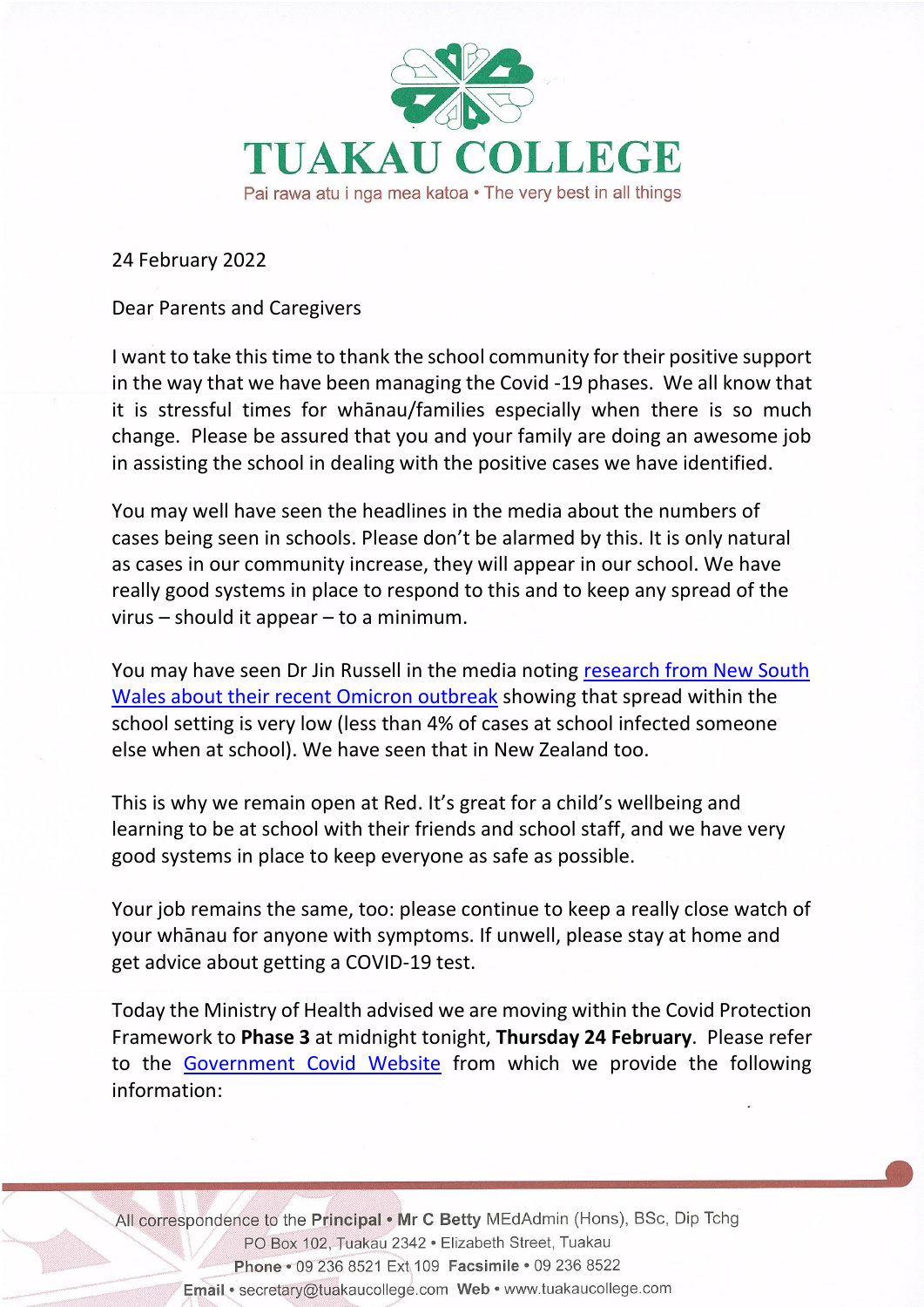## *What does Phase 3 look like?*

**You should only get a COVID-19 test if you have symptoms, or if you are a Household Contact.**

At Phase 3, PCR tests will be used for people who need it the most, and rapid antigen tests (RATs) will be more widely used to confirm positive cases. **When you go for a test, the testing centre will let you know which test — RATs or PCR is best for you.**

**If you test positive for COVID-19**, you will need to isolate for **10 days.** You will be sent a link to complete an online form, which will help contact tracers identify locations you have visited and people you have come into close contact with. **You can leave isolation after 10 days - you do not need a negative test.**

**Close Contacts no longer need to isolate — unless they have symptoms.** If you get a notification through the NZ COVID Tracer app that you are a Close Contact, you should monitor your symptoms for 10 days.

**If you live with someone who has tested positive for COVID-19, you are considered a Household Contact and will need to isolate for 10 days.** You must get a test on Day 3 and Day 10 of your isolation. If you develop symptoms you should get a test sooner. If you are a Household Contact and you test positive, you will need to isolate for 10 days.

## **College Close Contacts**

From tomorrow (**25 February**), if your child(ren) is **currently a Close Contact** and are part way through their isolation, they do not need to complete the 10 days isolation and they are **permitted** to return to school.

They do not need to get a negative COVID-19 test. However, if they are unwell, they must not come to school. If they have any symptoms, please remain in isolation and ensure testing takes place. If symptoms should occur once they have returned to school, please follow the testing and isolation regime for Phase 3.

## *What does this mean for our College students in the coming weeks?*

Please advise the College if your child(ren) is tested positive for Covid via [a.jacobs@tuakaucollege.com.](mailto:a.jacobs@tuakaucollege.com)